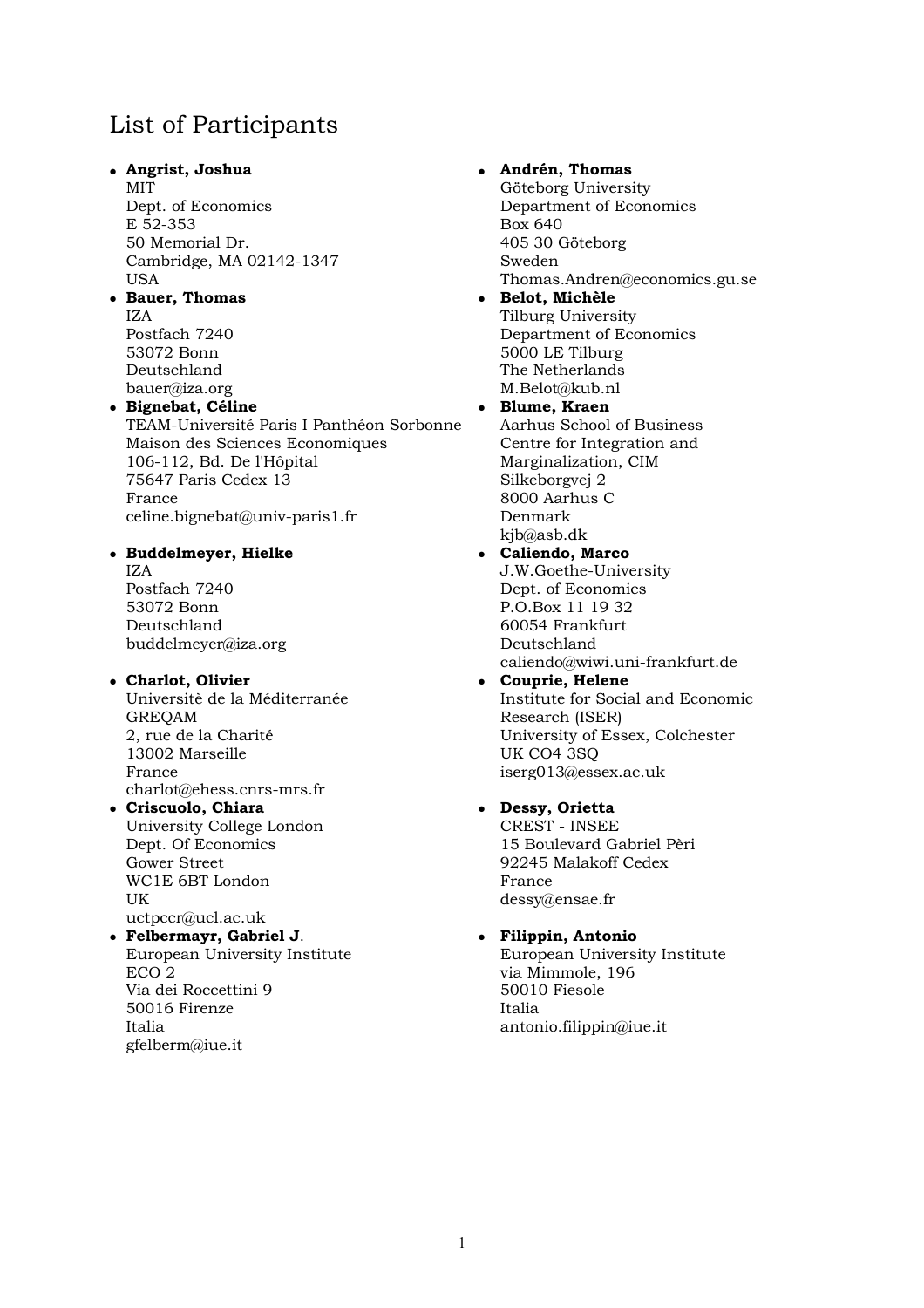- **Gutièrrez Domènech, Maria**  LSE 31 Chaucer Drive SE1 5TA London UK M.Gutierrez-Domenech@lse.ac.uk - **Israeli (Nagelberg), Osnat**  Bar-Ilan University 60 Menachem Begin Road Petah-Tikva Israel ec493@popeye.cc.biu.ac.il

## - **Lindahl, Lena**

Stockholm University Swedish Institute for Social Research 106 91 Stockholm Sweden lena.lindahl@sofi.su.se

## - **Maidorn, Susanne**

Universities of Dortmund und Bochum Sebastianstr. 26 52066 Aachen Deutschland Susanne.Maidorn@ruhr-uni-bochum.de

## - **Meng, Christoph Michael**

Maastricht University Breemakkergaard 10 6227 HM Maastricht The Netherlands c.meng@ROA.Unimaas.nl

## - **Nurmi, Satu**

Helsinki School of Economics P.O.Box 1210 00101 Helsinki Finland snurmi@hkkk.fi

### - **Patacchini, Eleonora**

University of Southampton Dept. of Economics Bencraft Court, Bassett Green Road SO16 3QB Southampton **IIK** E.PATACCHINI@soton.ac.uk

## **Häkkinen, Iida**

University of Helsinki Ullerakersvägen 74 lgh 77 756 43 Uppsala Sweden iida.hakkinen@nek.uu.se

- **Kvasnicka, Michael**  Humboldt University of Berlin Dept. of Economics Spandauerstraße 1 10178 Berlin Deutschland kvasnick@odin.wiwi.hu-berlin.de
- **Logeay, Camille**  DIW Konjunkturabteilung Königin-Luise-Straße 5. 14195 Berlin Deutschland clogeay@diw.de

## **Malherbet, Franck**  CREST-INSEE

Laboratoire de Microéconométrie (LMI) 15, blv. Gabriel Peri 75647 Paris Cedex 13 France Franck.Malherbet@ensae.fr

- **Michaud, Marie-Laure**  EUREQua - Université Paris 1 Maison des Sciences Economiques 106-112 Boulevard de l'Hôpital 75013 Paris France Marie-Laure.Michaud@univ-paris1.fr
- **Ochsen, Carsten**  University Oldenburg Dept. of Economics Blumenstraße 54 26121 Oldenburg Deutschland carsten.ochsen@uni-oldenburg.de
- **Pekkarinen, Tuomas**  European University Institute Via dei Roccettini 9 50016 San Domenico di Fiesole Italia Tuomas.Pekkarinen@iue.it